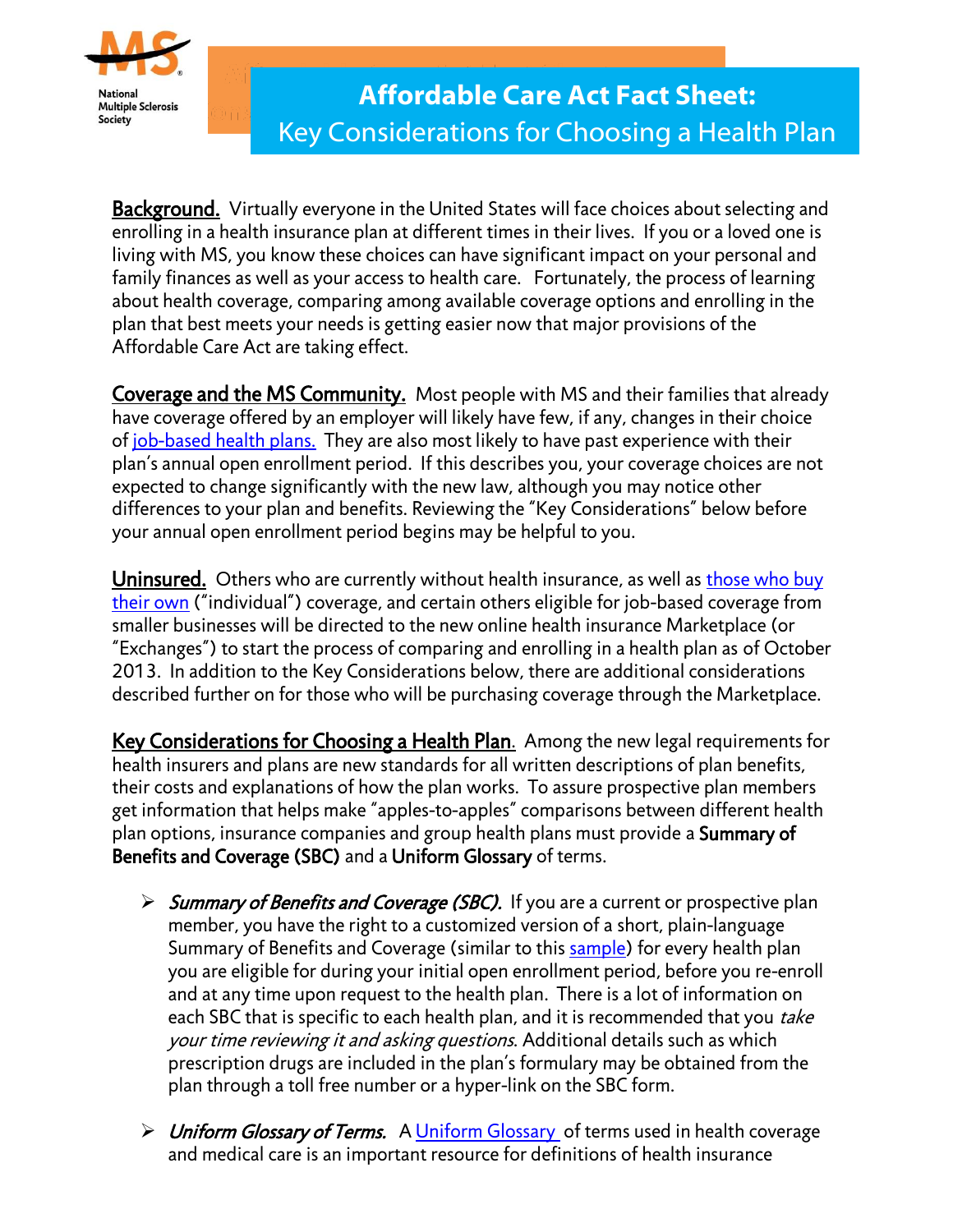terminology such as "co-insurance," "medically necessary," "out-of-pocket limits," and more. Understanding these terms can help you compare your plan choices and take best advantage of the coverage you get from a health plan.

- $\triangleright$  Consider All Costs. Look at all of your potential costs in a health plan, and not just the premium. A good rule of thumb about your costs in a health plan is the higher the monthly premium, the greater the coverage (and lower copayments and/or coinsurance when you use health care); the lower your premium the less coverage from the plan (and higher the costs to you when you use care).
- $\triangleright$  In Network Providers Less Expensive. Health plans typically cover a greater portion of the total cost of healthcare services when you use doctors, hospitals, pharmacies and other health care providers that are in the plan's provider network. (To be an "in-network provider" means the provider has agreed to the plan's pre-negotiated payment rate.) Examine the list of network providers of any health plan you are considering, and don't hesitate to ask for verification as these lists can change frequently. It may be necessary to use out-of-network provider(s) for certain needs from time to time, but it is best to know in advance whether a provider is 'inside' or 'outside' of your network so you can plan accordingly.
- $\triangleright$  Prescription Drug Formulary. Coverage of prescription drugs can be especially important for people with MS, and health insurers and plans are free to pick and choose which drugs to include on their formularies (lists of prescription drugs the plan will cover) and which to exclude. Carefully check to be sure that the drug(s) you or your family member with MS takes is on the formulary before committing to a health plan.
- Prescription Drug Tiers, Out of Pocket Costs. There can also be wide variation in the amount of coverage provided for drugs on the formulary, and this can be especially true for the so-called "specialty pharmaceuticals," such as MS drugs. Does the plan you are considering use *'tiered' formularies*, with different out-of-pocket costs for covered drugs? If yes, the amount you will have to pay for a prescription in a typical tiered drug plan will cost you the least for a Tier 1 (generic drug), a higher amount for a preferred Tier 2 brand name drug, a still higher amount for a nonpreferred Tier 3 drug, and the highest amount in out-of-costs for a Tier 4 or 'specialty' drug.
- $\triangleright$  Minimum Value of Coverage Required. Other new standards set to take effect in 2014 will help assure that health plans provide at least a certain *minimum value* (MV) of coverage overall. With exceptions, the minimum value of coverage offered by individual and group health plans in the future is 60% of all covered benefits. The MV amount for any health plan offered to you should be made very clear.
- $\triangleright$  No-Cost Preventive Coverage. Remember to take advantage of your preventive health benefits, such as all evidence-based cancer screening tests and vaccines. Under the Affordable Care Act, these benefits must be included in all individual and group health plans with no additional charge to you in deductible or copayment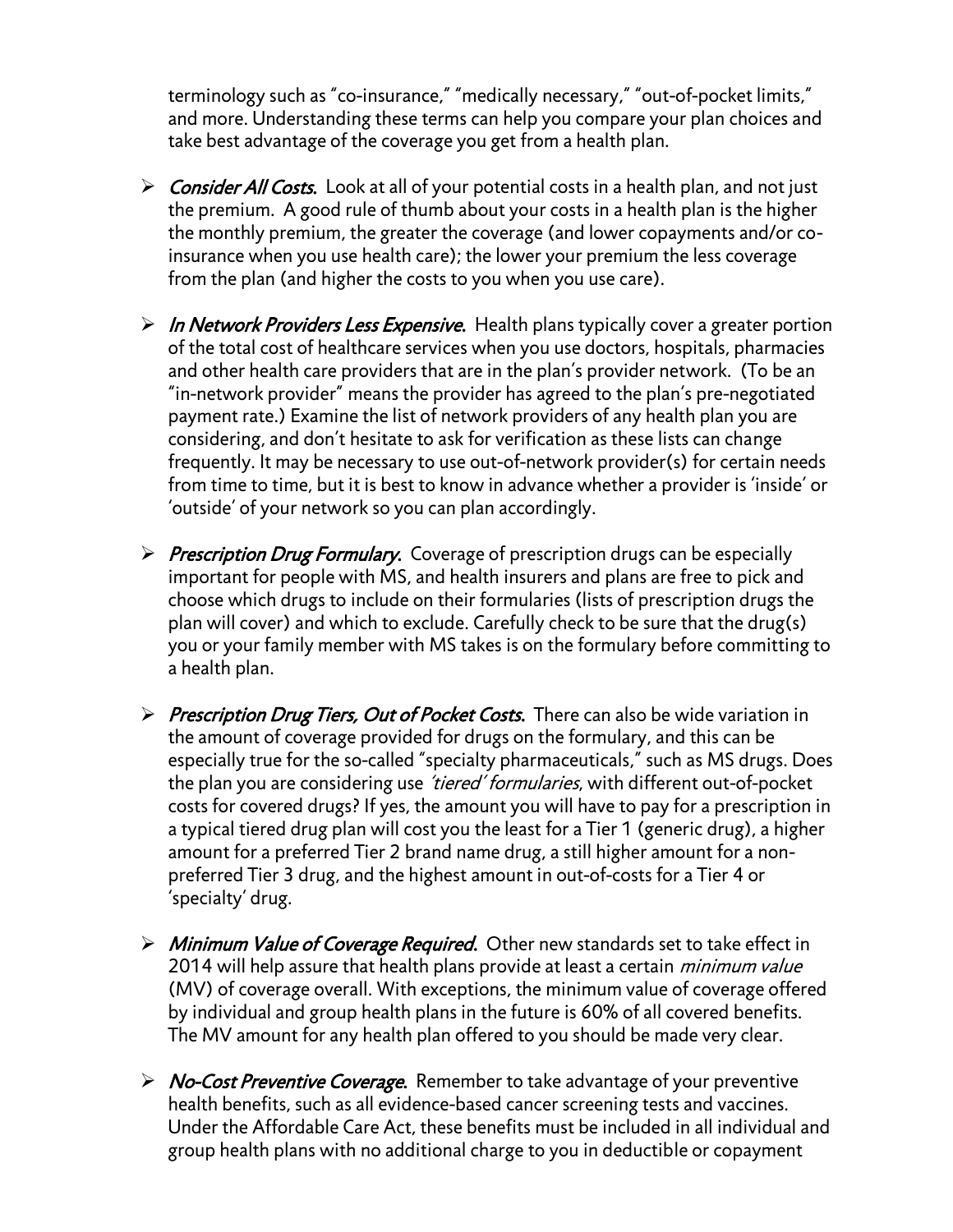amount. The inclusion of these benefits can help you save money and take care of your health.

 $\triangleright$  Evaluate Your Options. Take your time evaluating your plan options. Initial and open enrollment periods are designed to allow prospective members adequate time to consider their options and completing the enrollment process before the deadline. All important dates and deadlines should be clearly presented, including the deadline for enrolling and the *effective date* (the day when coverage actually starts).

## Additional Considerations for Choosing a Health Plan in the Marketplace or Exchange:

- $\triangleright$  Health Plan Options. All of the health plans sold through the Marketplace or Exchanges must cover the same general *'essential health benefits'* (listed below), but they will vary by the amount of coverage they provide, and in the specific services they cover under each. There will be four categories of Marketplace insurance plans: Bronze, Silver, Gold, and Platinum. These "metal tier" categories were created to help you choose a plan that's right for you.
	- Platinum plans will have the highest premium and will cover approximately 90% of the costs of covered services, leaving only 10% of the cost to you.
	- Gold level plans will cover approximately 80% while you would pay 20%;
	- Silver will cover 70% and you pay 30%
	- Bronze level plans will be the least expensive and will cover approximately 60% and you pay 40%. (As noted above, 60% is the minimum value that all group plans must offer or face a potential penalty.)
- $\triangleright$  Catastrophic Coverage Option. The one exception to the 'metal tier' plans described above will be a *catastrophic plan* for certain eligible individuals only. These plans will only be available to people under age 30, and to others with low incomes for whom other insurance is not considered affordable per income guidelines in the federal law. A catastrophic plan is a high deductible plan, requiring you to pay all of your medical costs up to a certain amount, usually several thousand dollars. Costs for essential health benefits over that amount are generally paid by the insurance company. Catastrophic plans only cover preventive benefits and up to three primary care visits per year at no cost.
- $\triangleright$  Essential Health Benefits for All. The essential health benefits that all qualified plans must cover are:
	- Ambulatory patient services (outpatient care you get without being admitted to a hospital)
	- **•** Emergency services
	- Hospitalization
	- Maternity and newborn care (care before and after your baby is born)
	- Mental health and substance use disorder services, including behavioral health treatment (this includes counseling and psychotherapy)
	- Prescription drugs